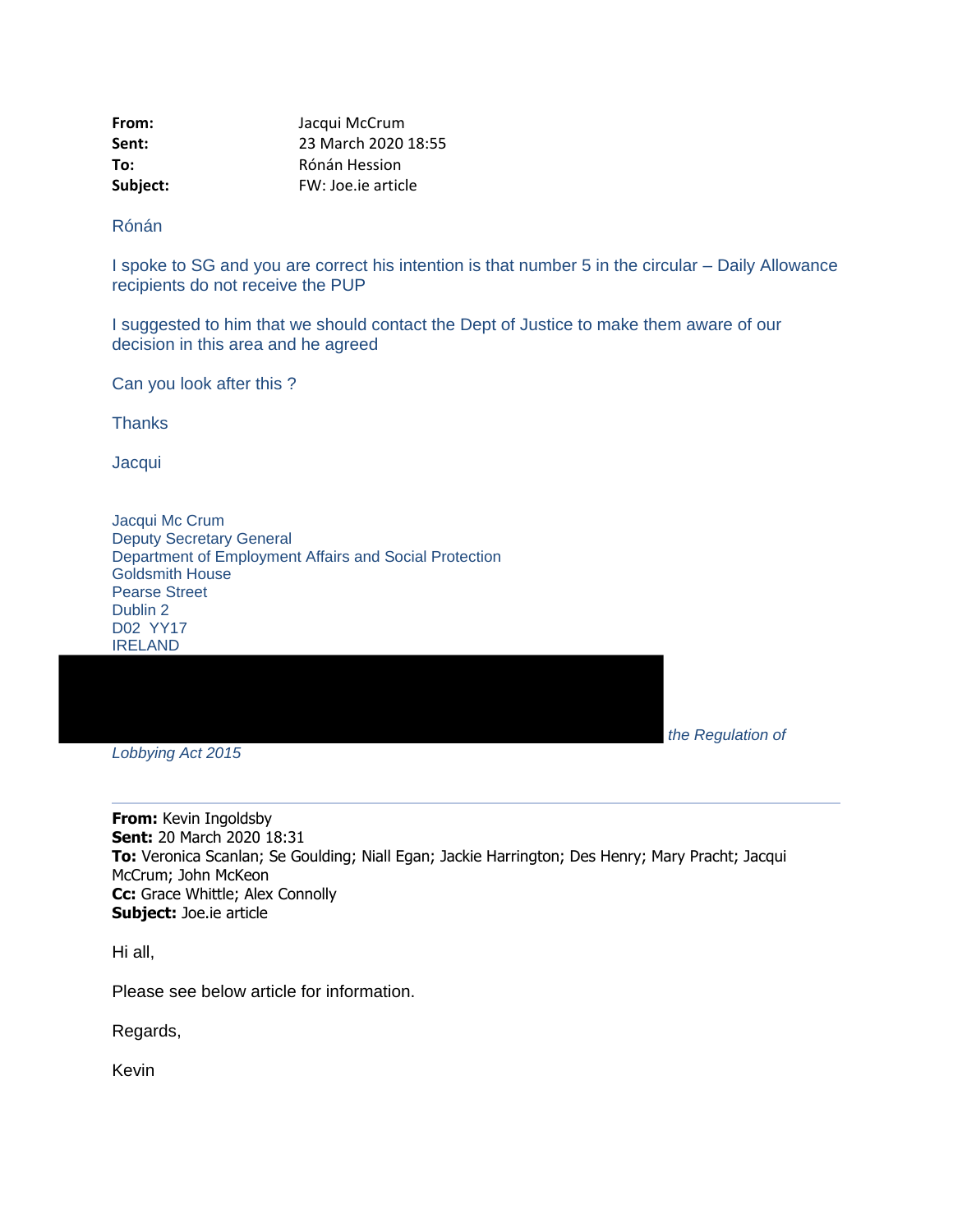## 2 hours ago **Direct Provision jobless unable to claim Pandemic Unemployment Payment "It's very clear that the virus doesn't discriminate, but the humans are. We need to fix this."**

The Refugee Council of Ireland and Movement of Asylum Seekers in Ireland (MASI) have condemned the news that people living in Direct Provision who have lost their jobs due to the ongoing Covid-19 crisis will not be eligible for the Pandemic Unemployment Payment introduced recently.

The Department of Employment Affairs and Social Protection describe the payment as "available to all employees and the self-employed who have lost employment due to a downturn in economic activity caused by the Covid-19 pandemic". However, the Refugee Council of Ireland told JOE today that those in Direct Provision cannot avail of the payment.

Speaking to JOE, Nick Henderson of the Refugee Council of Ireland explained that they "understand the reason people who have lost work because of Covid-19 and are living in Direct Provision are not entitled to this payment is because they are deemed to be in receipt of a social welfare payment: the Direct Provision daily expenses allowance".

"This is deeply disappointing, regardless of whether this is a technicality," Henderson said.

"This payment would provide some assistance to people and families as they adjust to unemployment. There is also an ethical point: we are all in this together and that this must mean these types of payments are available to all people that are affected by this ongoing crisis."

There are approximately 6,000 people living in Direct Provision in Ireland, and Evgeny Shtorn of MASI explained to JOE how preventing residents from availing of the payment will put lives at risk.

"Basically, people are losing the capacity to buy the basic hygiene products, which would be of a huge urgency in this situation," he said.

"These people have always been discriminated (against), with a very limited right to work and other things that are imposing them from protecting themselves and their loved ones, and now they are again segregated and put in the second category of people, which is absolutely unnecessary. Especially on the face of the crisis, which affects the health and I think it's just absolutely unacceptable."

MASI issued an open letter to Charlie Flanagan, Minister for Justice and Equality, on Wednesday of this week calling for immediate emergency measures to be put in place for people in Direct Provision to prevent the spread of COVID-19.